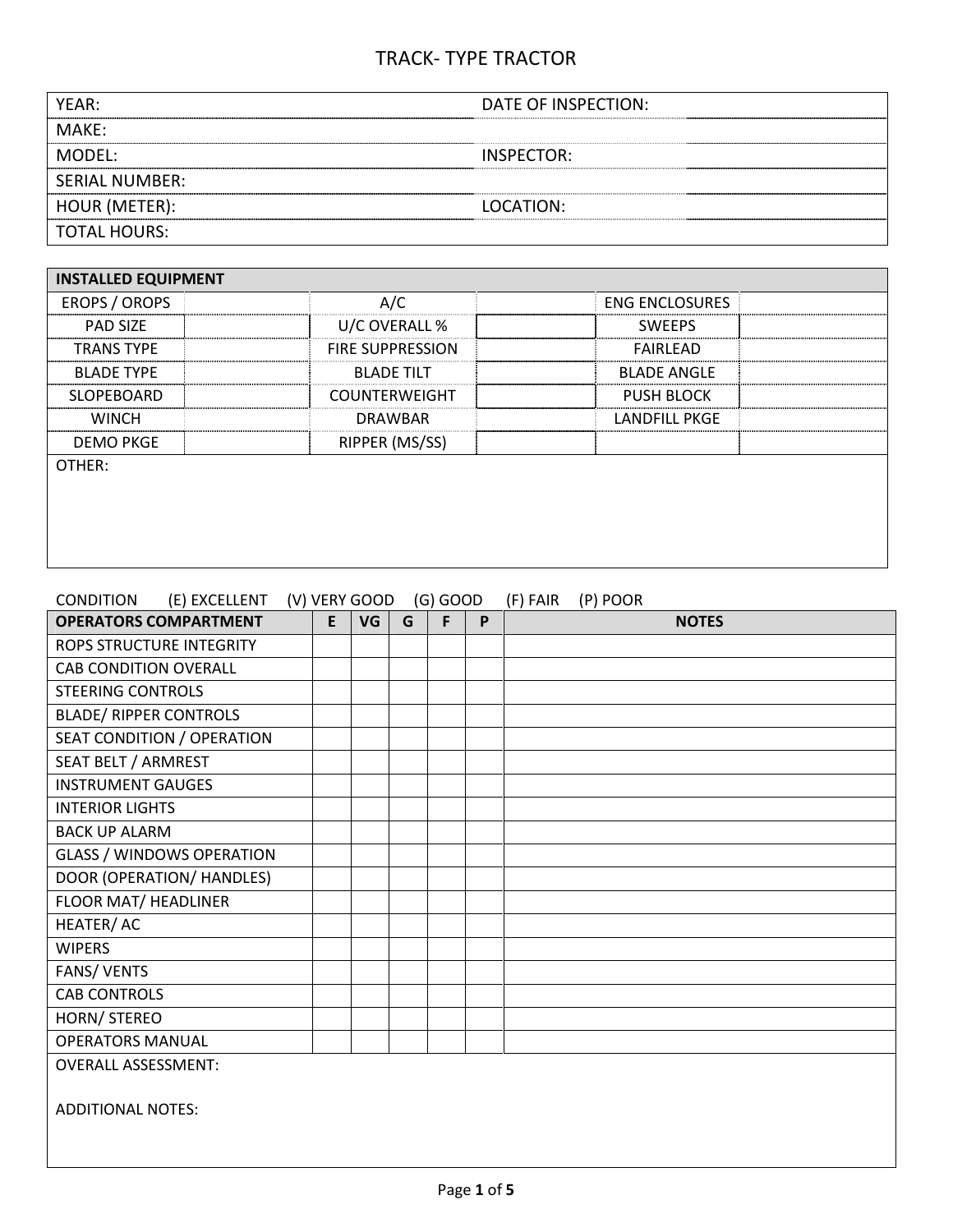| (E) EXCELLENT<br><b>CONDITION</b> | (V) VERY GOOD |   |    |   | $(G)$ GOOD |   | (P) POOR<br>(F) FAIR |
|-----------------------------------|---------------|---|----|---|------------|---|----------------------|
| <b>COSMETIC / EXTERIOR</b>        |               | E | VG | G | F          | P | <b>NOTES</b>         |
| <b>OVERALL CONDITION</b>          |               |   |    |   |            |   |                      |
| LADDERS / PLATFORMS               |               |   |    |   |            |   |                      |
| <b>STEPS / GRAB IRON</b>          |               |   |    |   |            |   |                      |
| <b>FENDERS</b>                    |               |   |    |   |            |   |                      |
| <b>HOOD CONDITION</b>             |               |   |    |   |            |   |                      |
| PAINT/ DETAILS                    |               |   |    |   |            |   |                      |
| <b>UNDERNEATH</b>                 |               |   |    |   |            |   |                      |
| <b>ROLLER FRAMES</b>              |               |   |    |   |            |   |                      |
| INSPECTION/ ENGINE DOORS          |               |   |    |   |            |   |                      |
| <b>FRONT/ REAR LIGHTS</b>         |               |   |    |   |            |   |                      |
| <b>OVERALL ASSESSMENT:</b>        |               |   |    |   |            |   |                      |
| <b>ADDITIONAL NOTES:</b>          |               |   |    |   |            |   |                      |

#### CONDITION (E) EXCELLENT (V) VERY GOOD (G) GOOD (F) FAIR (P) POOR

| <b>STRUCTURAL</b>          | E | VG | G | F | P | <b>NOTES</b> |
|----------------------------|---|----|---|---|---|--------------|
| STRUCTURAL DAMAGE          |   |    |   |   |   |              |
| <b>FRAME CRACKS</b>        |   |    |   |   |   |              |
| <b>ROLLER FRAMES</b>       |   |    |   |   |   |              |
| LIFT CYLINDER PINS         |   |    |   |   |   |              |
| <b>HARD NOSE</b>           |   |    |   |   |   |              |
| <b>HARD BAR</b>            |   |    |   |   |   |              |
| PIVOT JOINT                |   |    |   |   |   |              |
| <b>BLADE PINS</b>          |   |    |   |   |   |              |
| TILT CYLINDER (S) PINS     |   |    |   |   |   |              |
| DRAFT ARMS (TRUNNIONS)     |   |    |   |   |   |              |
| <b>BLADE LINKAGE</b>       |   |    |   |   |   |              |
| <b>OVERALL ASSESSMENT:</b> |   |    |   |   |   |              |
| <b>ADDITIONAL NOTES:</b>   |   |    |   |   |   |              |

#### CONDITION (E) EXCELLENT (V) VERY GOOD (G) GOOD (F) FAIR (P) POOR

| E | VG | G | P | <b>NOTES</b> |
|---|----|---|---|--------------|
|   |    |   |   |              |
|   |    |   |   |              |
|   |    |   |   |              |
|   |    |   |   |              |
|   |    |   |   |              |
|   |    |   |   |              |
|   |    |   |   |              |
|   |    |   |   |              |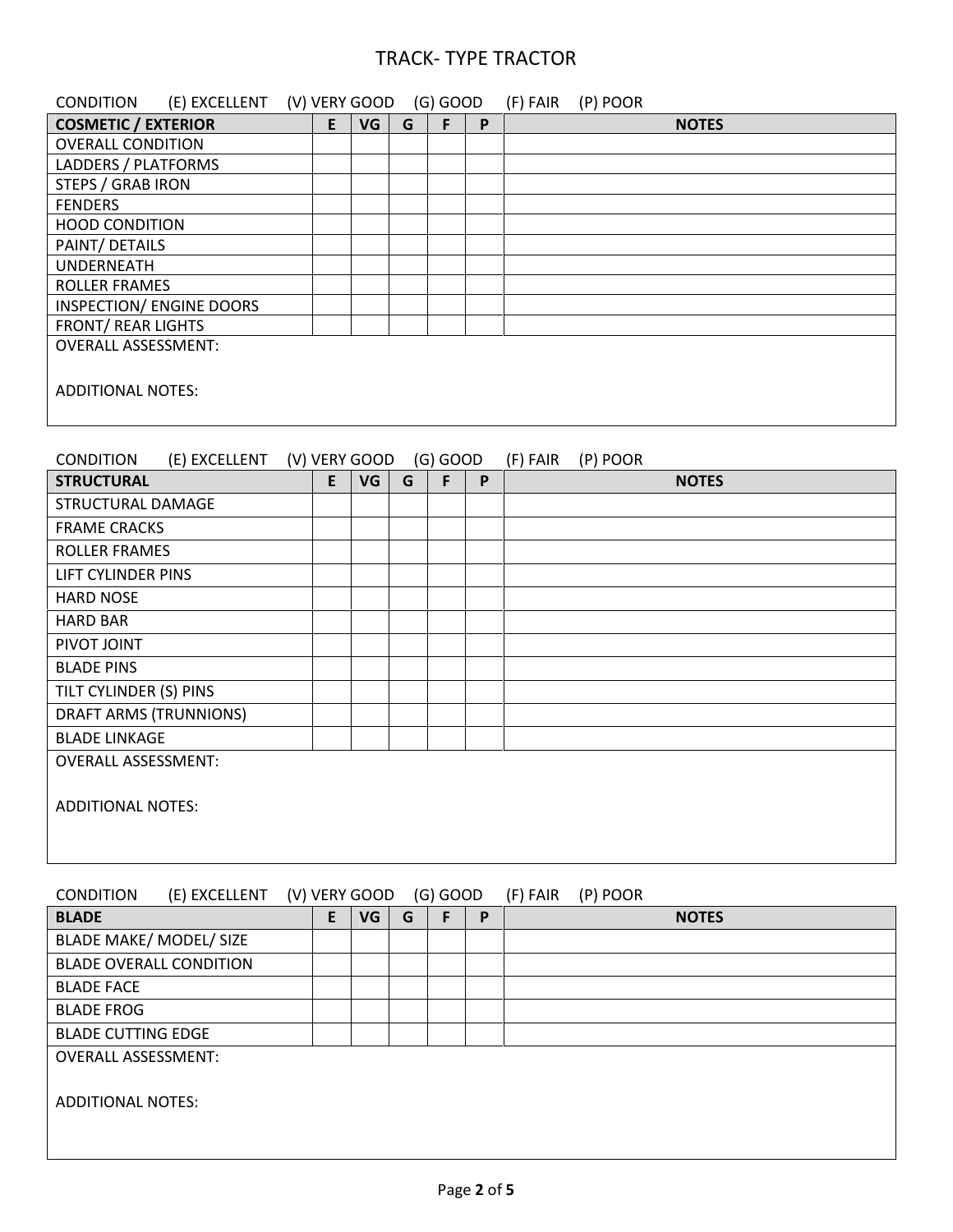| <b>CONDITION</b>            | (E) EXCELLENT            |   | (V) VERY GOOD |   | $(G)$ GOOD |   | (F) FAIR | (P) POOR |              |
|-----------------------------|--------------------------|---|---------------|---|------------|---|----------|----------|--------------|
| <b>RIPPER/ AUX</b>          |                          | E | VG            | G | F          | P |          |          | <b>NOTES</b> |
| RIPPER MAKE/ MODEL/ SIZE    |                          |   |               |   |            |   |          |          |              |
| RIPPER OVERALL CONDITION    |                          |   |               |   |            |   |          |          |              |
| <b>SHANKS</b>               |                          |   |               |   |            |   |          |          |              |
| <b>AUX ATTACHMENT MAKE</b>  |                          |   |               |   |            |   |          |          |              |
| <b>AUX ATTACHMENT MODEL</b> |                          |   |               |   |            |   |          |          |              |
|                             | AUX ATTACHMENT CONDITION |   |               |   |            |   |          |          |              |
|                             | AUX ATTACHMENT OPERATION |   |               |   |            |   |          |          |              |
| <b>OVERALL ASSESSMENT:</b>  |                          |   |               |   |            |   |          |          |              |
|                             |                          |   |               |   |            |   |          |          |              |
| ADDITIONAL NOTES:           |                          |   |               |   |            |   |          |          |              |
|                             |                          |   |               |   |            |   |          |          |              |
|                             |                          |   |               |   |            |   |          |          |              |

## CONDITION (E) EXCELLENT (V) VERY GOOD (G) GOOD (F) FAIR (P) POOR

| <b>POWERTRAIN</b>                 | E | VG | G | F | P | <b>NOTES</b> |
|-----------------------------------|---|----|---|---|---|--------------|
| <b>ENGINE MAKE/ MODEL</b>         |   |    |   |   |   |              |
| <b>EPA TIER</b>                   |   |    |   |   |   |              |
| <b>ENGINE SN</b>                  |   |    |   |   |   |              |
| SMOKE/ BLOW BY                    |   |    |   |   |   |              |
| ENGINE OIL LEVEL CONDITION        |   |    |   |   |   |              |
| <b>ENGINE OIL LEAKS</b>           |   |    |   |   |   |              |
| <b>RADIATOR CAP</b>               |   |    |   |   |   |              |
| COOLANT LEVEL/ CONDITION          |   |    |   |   |   |              |
| <b>BELTS/HOSES</b>                |   |    |   |   |   |              |
| <b>TURBO</b>                      |   |    |   |   |   |              |
| <b>EITHER</b>                     |   |    |   |   |   |              |
| <b>TRANSMISSION TYPE</b>          |   |    |   |   |   |              |
| TRANSMISSION OPERATION            |   |    |   |   |   |              |
| TRANSMISSION OIL / LEAKS          |   |    |   |   |   |              |
| TRANSMISSION SHIFT CONTROLS       |   |    |   |   |   |              |
| <b>TORQUE CONVERTOR (TESTED?)</b> |   |    |   |   |   |              |
| FINAL DRIVES/ DRIVELINES          |   |    |   |   |   |              |
| <b>BRAKES/ CLUTCHES</b>           |   |    |   |   |   |              |
| <b>PARK BRAKE</b>                 |   |    |   |   |   |              |
| <b>DIFFERENTIAL</b>               |   |    |   |   |   |              |
| <b>OVERALL ASSESSMENT:</b>        |   |    |   |   |   |              |
|                                   |   |    |   |   |   |              |
| <b>ADDITIONAL NOTES:</b>          |   |    |   |   |   |              |
|                                   |   |    |   |   |   |              |
|                                   |   |    |   |   |   |              |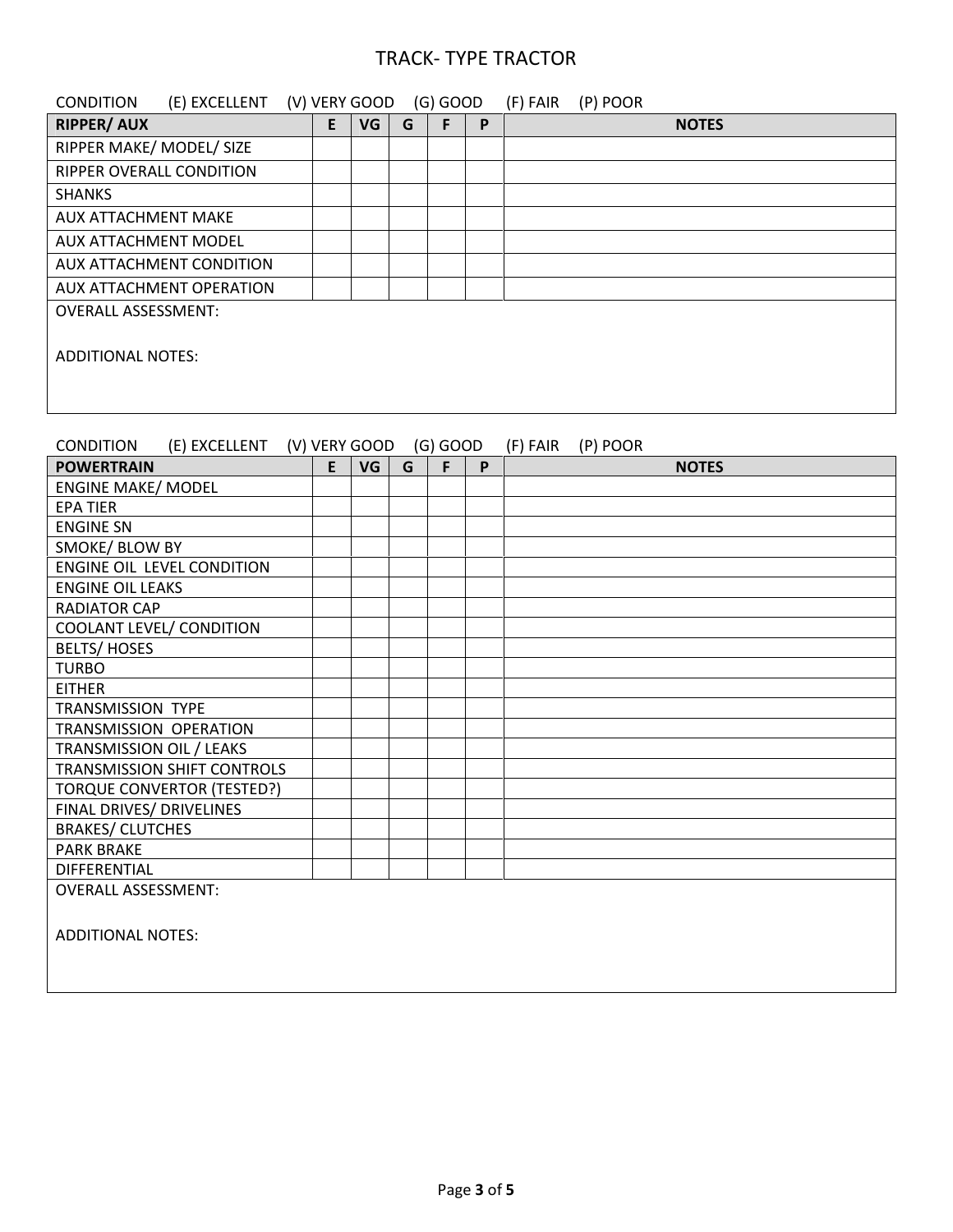| (E) EXCELLENT (V) VERY GOOD<br><b>CONDITION</b> |   |    |   | $(G)$ GOOD |   | (F) FAIR<br>(P) POOR |
|-------------------------------------------------|---|----|---|------------|---|----------------------|
| <b>UNDERCARRIAGE</b>                            | E | VG | G | F          | P | <b>NOTES</b>         |
| <b>OVERALL CONDITION</b>                        |   |    |   |            |   |                      |
| PAD SIZE / TYPE                                 |   |    |   |            |   |                      |
| PAD BRAND                                       |   |    |   |            |   |                      |
| PAD % REMAIN (L)                                |   |    |   |            |   |                      |
| PAD % REMAIN (R)                                |   |    |   |            |   |                      |
| CHAIN BRAND (L)                                 |   |    |   |            |   |                      |
| CHAIN BRAND (R)                                 |   |    |   |            |   |                      |
| CHAIN % REMAIN (L)                              |   |    |   |            |   |                      |
| CHAIN % REMAIN (R)                              |   |    |   |            |   |                      |
| <b>BUSHING % REMAIN (L)</b>                     |   |    |   |            |   |                      |
| <b>BUSHING % REMAIN (R)</b>                     |   |    |   |            |   |                      |
| <b>SPROCKET BRAND (L)</b>                       |   |    |   |            |   |                      |
| <b>SPROCKET BRAND (R)</b>                       |   |    |   |            |   |                      |
| <b>SPROCKETS % REMAIN (L)</b>                   |   |    |   |            |   |                      |
| <b>SPROCKETS % REMAIN (R)</b>                   |   |    |   |            |   |                      |
| <b>IDLER BRAND (L)</b>                          |   |    |   |            |   |                      |
| <b>IDLER BRAND (R)</b>                          |   |    |   |            |   |                      |
| <b>IDLER % REMAIN (L)</b>                       |   |    |   |            |   |                      |
| <b>IDLER % REMAIN (R)</b>                       |   |    |   |            |   |                      |
| <b>ROLLERS % REMAIN (L)</b>                     |   |    |   |            |   |                      |
| <b>ROLLERS % REMAIN (R)</b>                     |   |    |   |            |   |                      |
| <b>OVERALL ASSESSMENT:</b>                      |   |    |   |            |   |                      |
| <b>ADDITIONAL NOTES:</b>                        |   |    |   |            |   |                      |